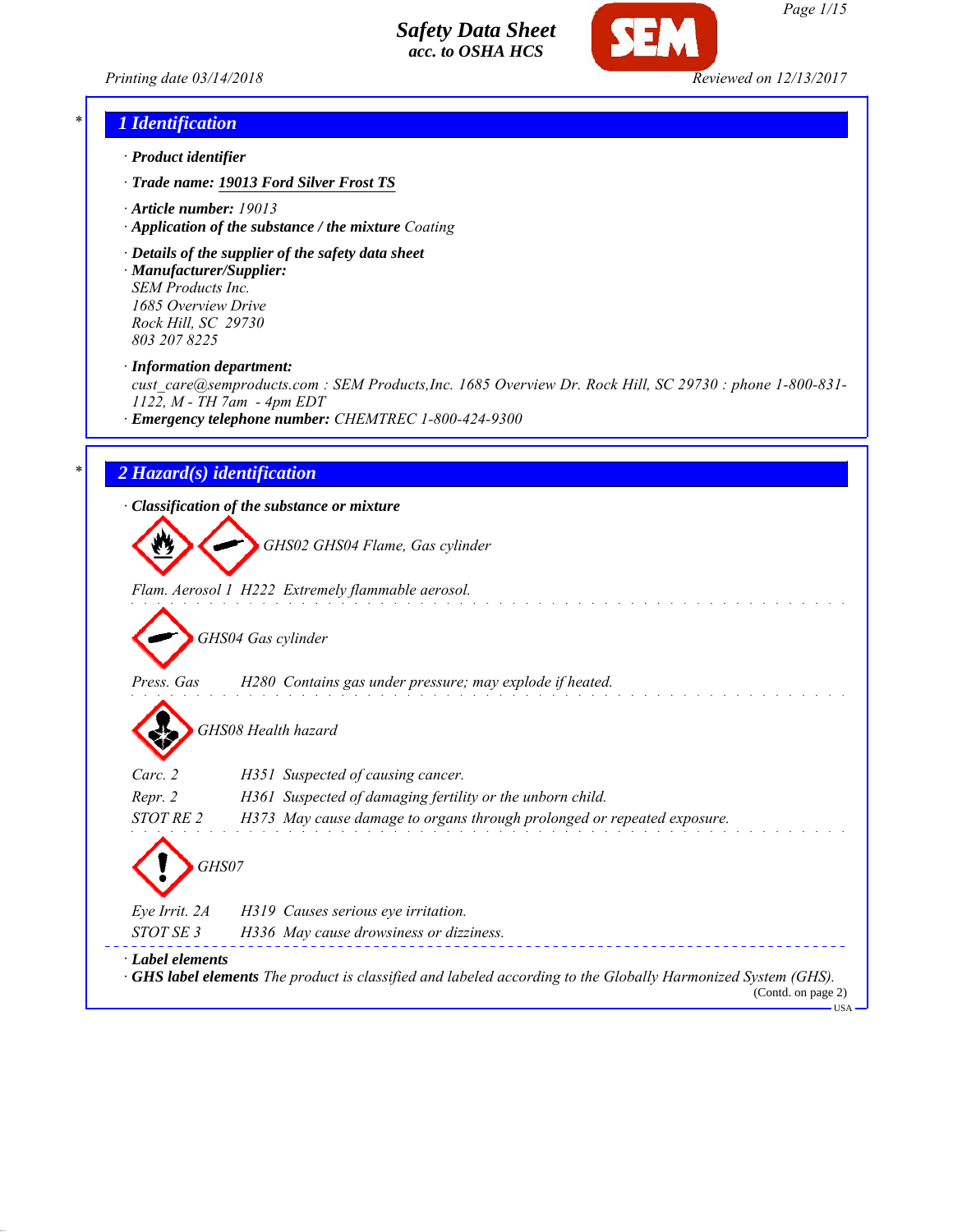*Printing date 03/14/2018 Reviewed on 12/13/2017*

*Trade name: 19013 Ford Silver Frost TS*



(Contd. on page 3) USA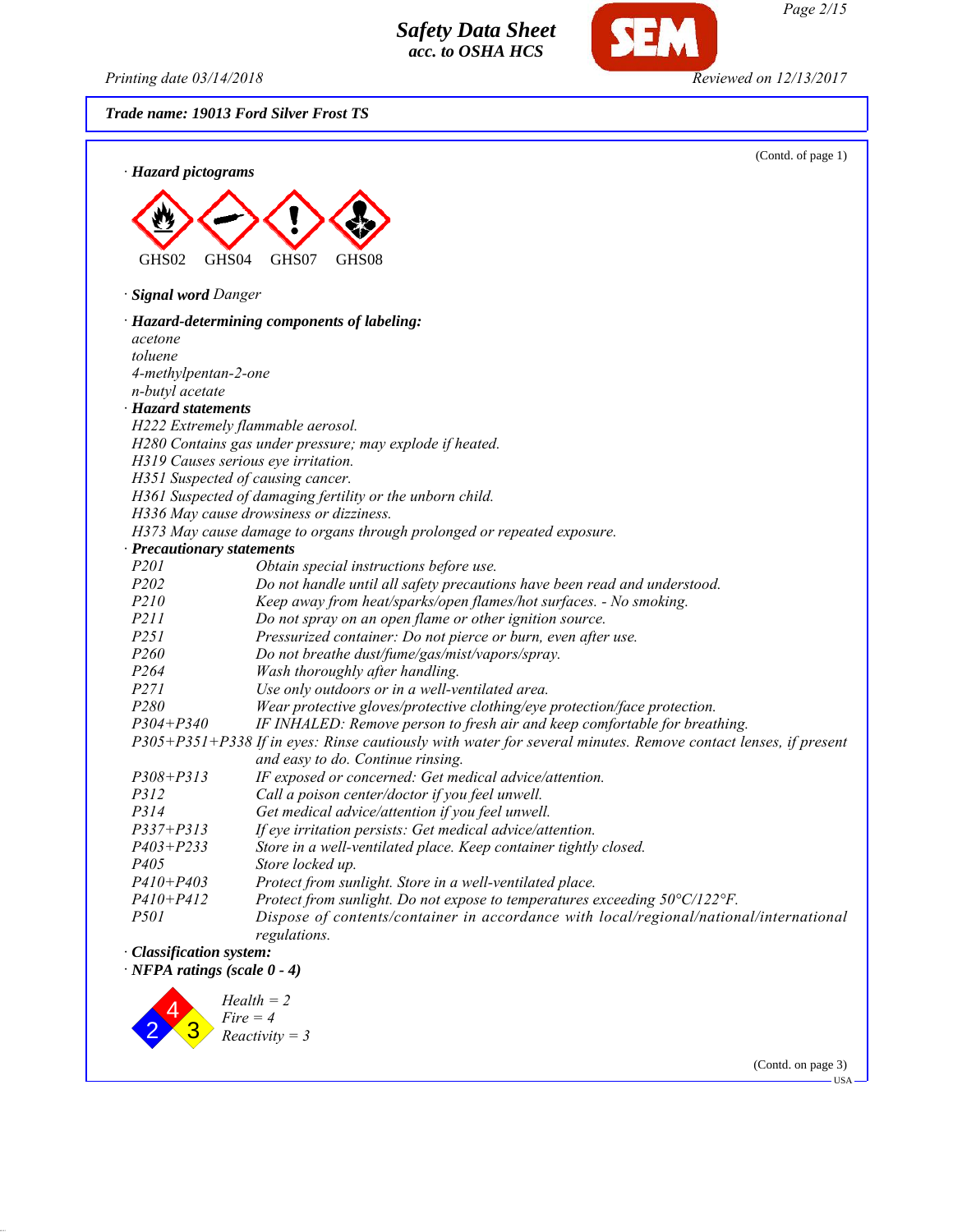*Printing date 03/14/2018 Reviewed on 12/13/2017*

## *Trade name: 19013 Ford Silver Frost TS*

(Contd. of page 2)

*· HMIS-ratings (scale 0 - 4)*



*· Other hazards*

*· Results of PBT and vPvB assessment*

- *· PBT: Not applicable.*
- *· vPvB: Not applicable.*

### *\* 3 Composition/information on ingredients*

*· Chemical characterization: Mixtures*

*· Description:*

*Mixture: consisting of the following components. Weight percentages*

| · Dangerous components: |                                                  |                   |
|-------------------------|--------------------------------------------------|-------------------|
| $67-64-1$ acetone       |                                                  | $13 - 30\%$       |
|                         | 68476-86-8 Petroleum gases, liquefied, sweetened | $13 - 30\%$       |
|                         | $\sqrt{123-86-4}$ n-butyl acetate                | $10 - 13%$        |
|                         | 108-65-6 2-methoxy-1-methylethyl acetate         | $\geq 7 < 10\%$   |
|                         | $110-19-0$ isobutyl acetate                      | $5 - 7\%$         |
| 108-88-3 toluene        |                                                  | $1.5 - 5\%$       |
|                         | $7429-90-5$ aluminium                            | $1.5 - 5\%$       |
|                         | 763-69-9 ethyl 3-ethoxypropionate                | $1.5 - 5\%$       |
|                         | 108-10-1 4-methylpentan-2-one                    | $1 - 1.5\%$       |
|                         | $100-41-4$ ethylbenzene                          | $\geq 0.1 - 51\%$ |

### *\* 4 First-aid measures*

- *· After inhalation: Supply fresh air; consult doctor in case of complaints.*
- *· After skin contact: Generally the product does not irritate the skin.*
- *· After eye contact:*
- *Rinse opened eye for several minutes under running water. If symptoms persist, consult a doctor.*
- *· After swallowing: If symptoms persist consult doctor.*
- *· Information for doctor:*
- *· Most important symptoms and effects, both acute and delayed No further relevant information available.*
- *· Indication of any immediate medical attention and special treatment needed*

*No further relevant information available.*

## *\* 5 Fire-fighting measures*

- *· Extinguishing media*
- *· Suitable extinguishing agents:*

*CO2, extinguishing powder or water spray. Fight larger fires with water spray or alcohol resistant foam.*

(Contd. on page 4)

*<sup>·</sup> Description of first aid measures*

USA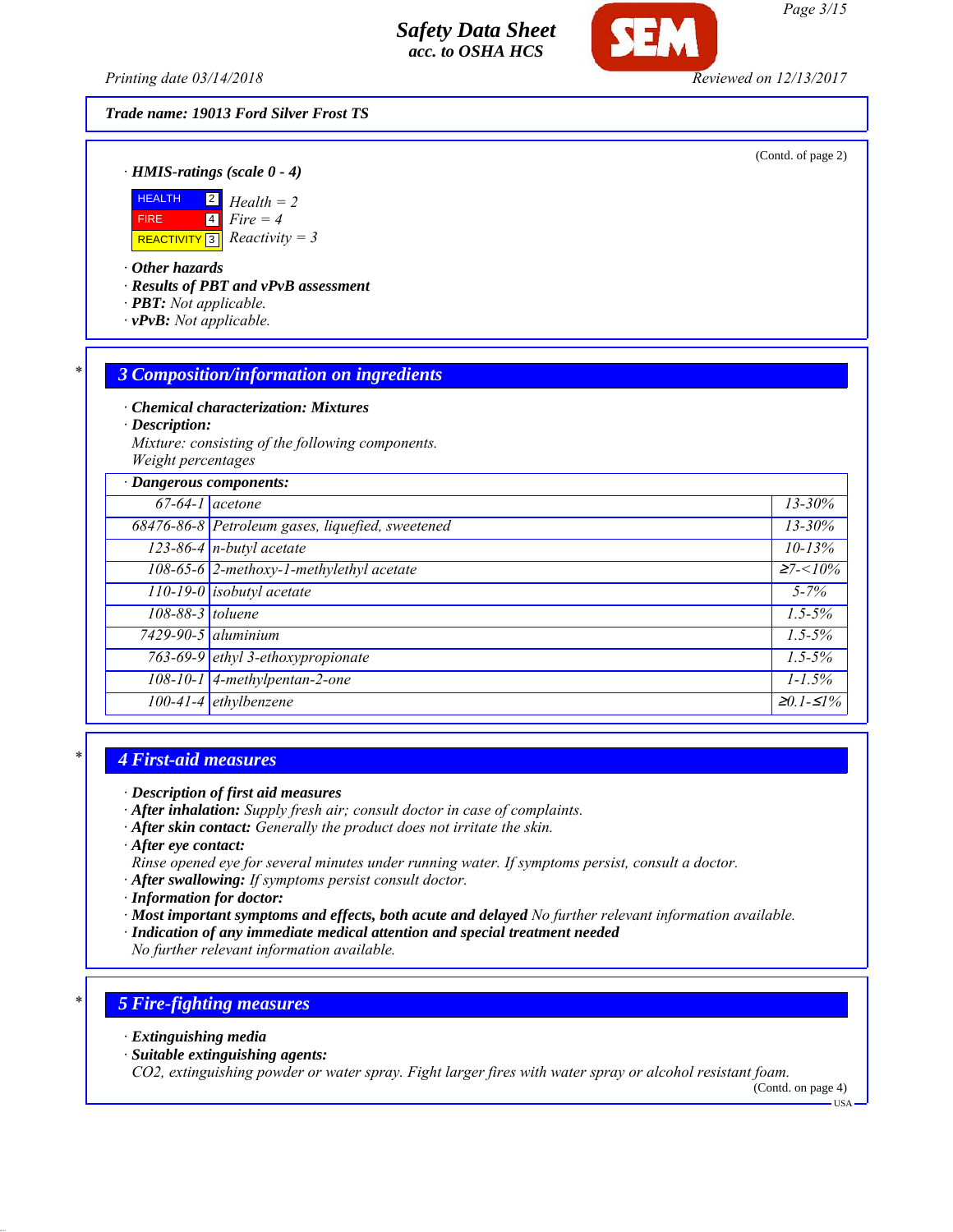*· Special hazards arising from the substance or mixture No further relevant information available.*

*· Protective equipment: Wear self-contained respiratory protective device.*

*· Personal precautions, protective equipment and emergency procedures*

*· Advice for firefighters*

*Printing date 03/14/2018 Reviewed on 12/13/2017*

*Trade name: 19013 Ford Silver Frost TS*

*\* 6 Accidental release measures*

|                    | See Section 7 for information on safe handling.                                        |                      |                           |
|--------------------|----------------------------------------------------------------------------------------|----------------------|---------------------------|
|                    | See Section 8 for information on personal protection equipment.                        |                      |                           |
|                    | See Section 13 for disposal information.<br>· Protective Action Criteria for Chemicals |                      |                           |
| $·$ PAC-1:         |                                                                                        |                      |                           |
|                    | $67-64-1$ acetone                                                                      |                      | $\overline{200}$ ppm      |
|                    | $123-86-4$ n-butyl acetate                                                             |                      | 5 ppm                     |
|                    | 108-65-6 2-methoxy-1-methylethyl acetate                                               |                      | 50 ppm                    |
|                    | $110-19-0$ isobutyl acetate                                                            |                      | 450 ppm                   |
| 108-88-3 toluene   |                                                                                        |                      | $67$ ppm                  |
|                    | 763-69-9 ethyl 3-ethoxypropionate                                                      |                      | $1.6$ ppm                 |
|                    | 108-10-1 4-methylpentan-2-one                                                          |                      | $75$ ppm                  |
|                    | $110-43-0$ heptan-2-one                                                                |                      | $150$ ppm                 |
| $1330-20-7$ xylene |                                                                                        |                      | 130 ppm                   |
|                    | $100-41-4$ ethylbenzene                                                                |                      | $33$ ppm                  |
|                    | 71-36-3 butan-1-ol                                                                     |                      | $60$ ppm                  |
|                    | 25322-68-3 Polyethylene glycol                                                         |                      | $30 \text{ mg/m}^3$       |
| $\cdot$ PAC-2:     |                                                                                        |                      |                           |
|                    | $67-64-1$ acetone                                                                      | $3200*ppm$           |                           |
|                    | 123-86-4 $n$ -butyl acetate                                                            | 200 ppm              |                           |
|                    | 108-65-6 2-methoxy-1-methylethyl acetate                                               |                      | $1,000$ ppm               |
|                    | $110-19-0$ isobutyl acetate                                                            |                      | $1300*ppm$                |
| 108-88-3 toluene   |                                                                                        | 560 ppm              |                           |
|                    | 763-69-9 ethyl 3-ethoxypropionate                                                      | 18 ppm               |                           |
|                    | $108-10-1$ 4-methylpentan-2-one                                                        | $\overline{500}$ ppm |                           |
|                    | $110-43-0$ heptan-2-one                                                                | $670$ ppm            |                           |
| 1330-20-7 xylene   |                                                                                        | $\overline{920*ppm}$ |                           |
|                    | 100-41-4 ethylbenzene                                                                  |                      | $1100*ppm$                |
|                    | $71 - 36 - 3$ butan-1-ol                                                               | 800 ppm              |                           |
|                    | 25322-68-3 Polyethylene glycol                                                         |                      | $1,300$ mg/m <sup>3</sup> |
|                    |                                                                                        | (Cond. on page 5)    |                           |

*Page 4/15*

(Contd. of page 3)

SEM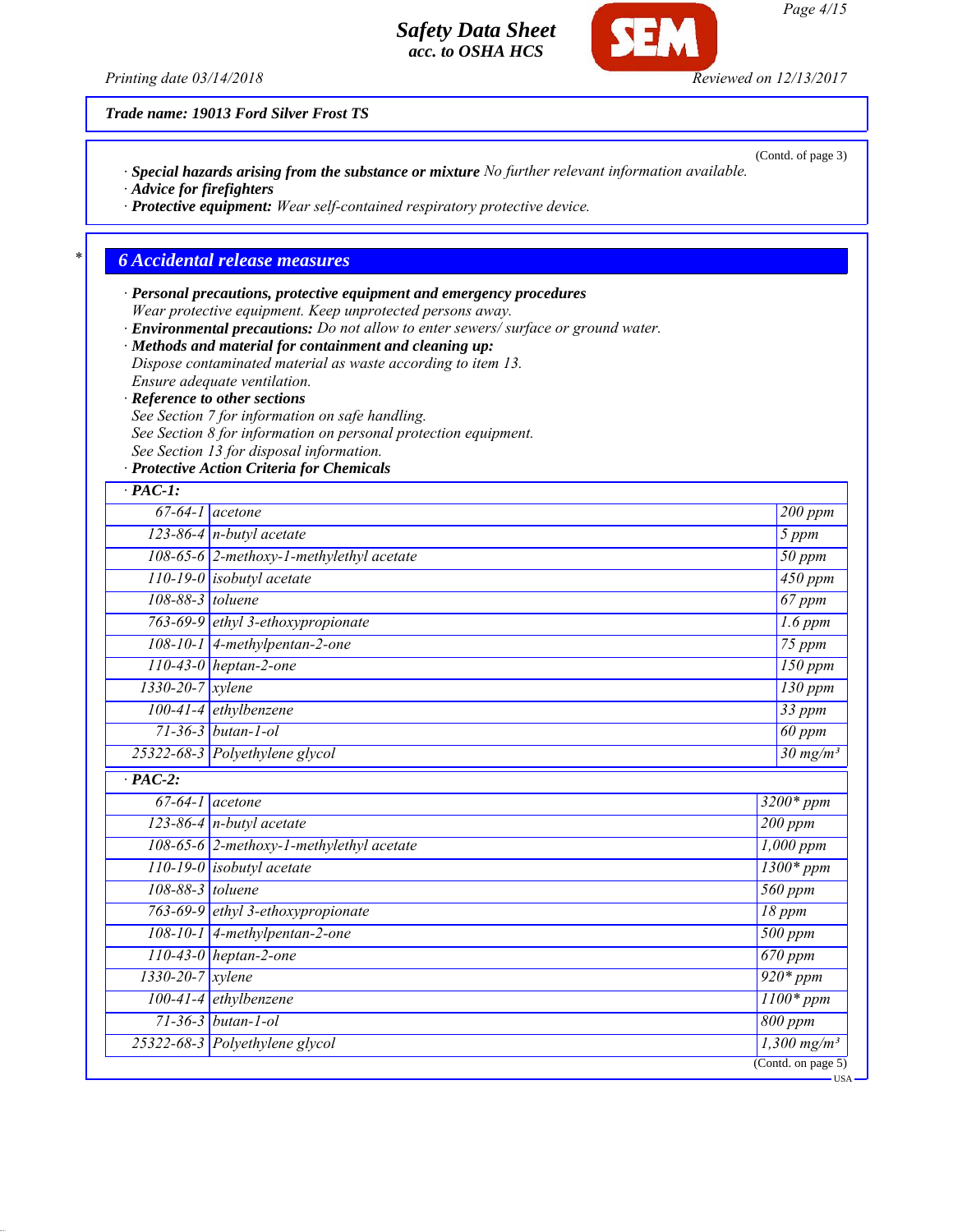

*Printing date 03/14/2018 Reviewed on 12/13/2017*

*Trade name: 19013 Ford Silver Frost TS*

|                               |                                                   | (Contd. of page 4)        |
|-------------------------------|---------------------------------------------------|---------------------------|
| $\cdot$ PAC-3:                |                                                   |                           |
| $67-64-1$ acetone             |                                                   | $5700*ppm$                |
|                               | $\sqrt{123-86-4}$ n-butyl acetate                 | $3000*$ ppm               |
|                               | $\sqrt{108-65-6}$ 2-methoxy-1-methylethyl acetate | $5000*$ ppm               |
|                               | $\overline{110-19-0}$ isobutyl acetate            | $7500**$ ppm              |
| 108-88-3 toluene              |                                                   | $3700*ppm$                |
|                               | 763-69-9 ethyl 3-ethoxypropionate                 | $110$ ppm                 |
|                               | $108-10-1$ 4-methylpentan-2-one                   | $\overline{3000}$ * ppm   |
|                               | 110-43-0 heptan-2-one                             | $4000*$ ppm               |
| $1330 - 20 - 7$ <i>xylene</i> |                                                   | $\sqrt{2500}$ * ppm       |
|                               | $100-41-4$ ethylbenzene                           | $\overline{1800}$ * ppm   |
|                               | $71 - 36 - 3$ butan-1-ol                          | $8000**$ ppm              |
|                               | 25322-68-3 Polyethylene glycol                    | $7,700$ mg/m <sup>3</sup> |

## *\* 7 Handling and storage*

### *· Handling:*

- *· Precautions for safe handling No special measures required.*
- *· Information about protection against explosions and fires:*
- *Do not spray on a naked flame or any incandescent material. Keep ignition sources away - Do not smoke.*

*Pressurized container: protect from sunlight and do not expose to temperatures exceeding 50°C, i.e. electric lights. Do not pierce or burn, even after use.*

- *· Conditions for safe storage, including any incompatibilities*
- *· Storage:*
- *· Requirements to be met by storerooms and receptacles:*
- *Observe official regulations on storing packagings with pressurized containers.*
- *· Information about storage in one common storage facility: Store away from oxidizing agents.*
- *· Further information about storage conditions: Keep receptacle tightly sealed.*
- *· Specific end use(s) No further relevant information available.*

## *\* 8 Exposure controls/personal protection*

*· Additional information about design of technical systems: No further data; see item 7.*

- *· Control parameters*
- *· Components with limit values that require monitoring at the workplace:*

*The following constituents are the only constituents of the product which have a PEL, TLV or other recommended exposure limit.*

*At this time, the other constituents have no known exposure limits.*

### *67-64-1 acetone*

- *PEL Long-term value: 2400 mg/m³, 1000 ppm*
- *REL Long-term value: 590 mg/m³, 250 ppm*
- *TLV Short-term value: 1187 mg/m³, 500 ppm*
	- *Long-term value: 594 mg/m³, 250 ppm BEI*

(Contd. on page 6)

USA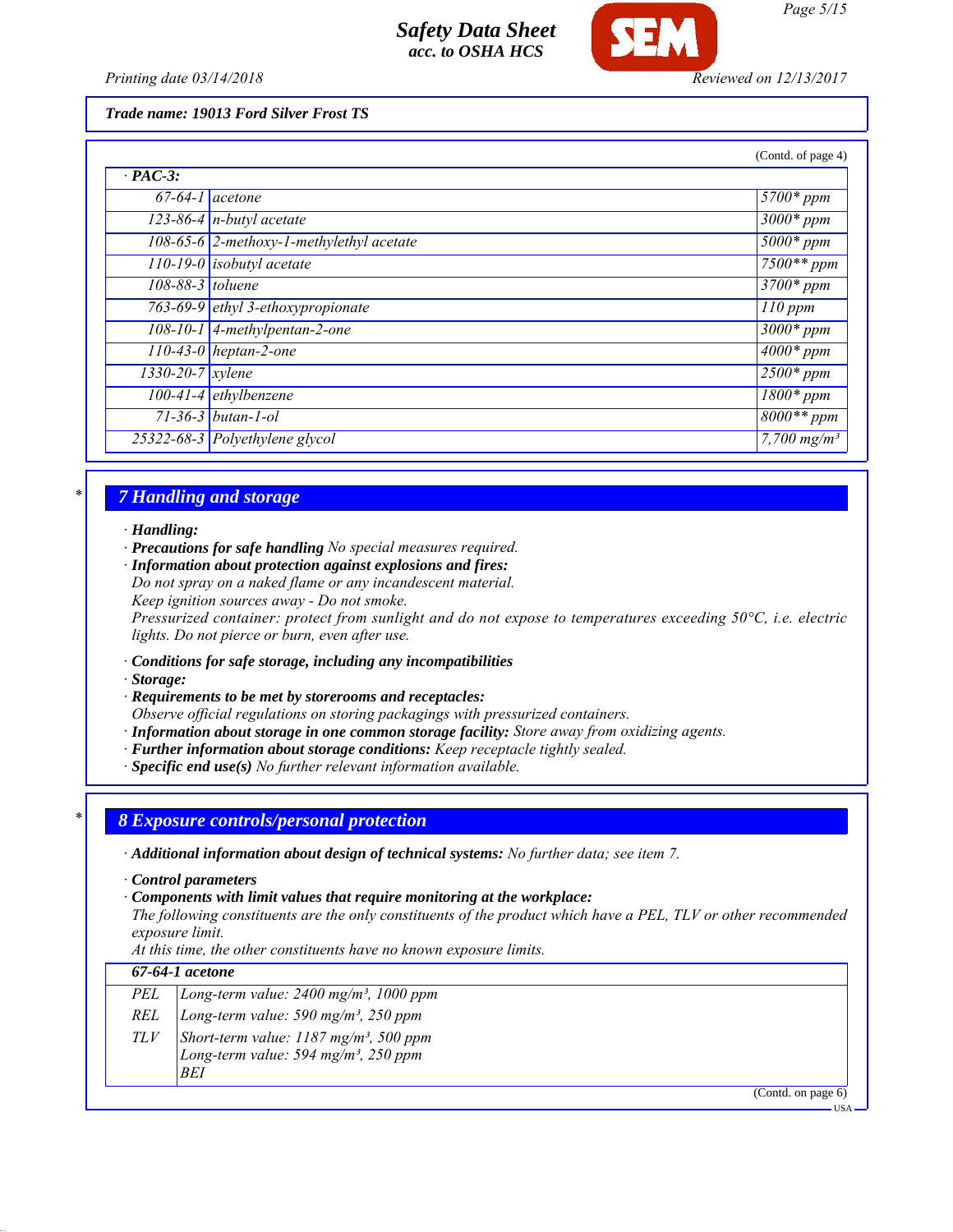

SEM

*Trade name: 19013 Ford Silver Frost TS*

|            |                                                                   | (Contd. of page 5)    |
|------------|-------------------------------------------------------------------|-----------------------|
|            | 123-86-4 n-butyl acetate                                          |                       |
| PEL        | Long-term value: $710$ mg/m <sup>3</sup> , 150 ppm                |                       |
| REL        | Long-term value: $950$ mg/m <sup>3</sup> , 200 ppm                |                       |
| TLV        | Short-term value: $712$ mg/m <sup>3</sup> , 150 ppm               |                       |
|            | Long-term value: 238 mg/m <sup>3</sup> , 50 ppm                   |                       |
|            | 108-65-6 2-methoxy-1-methylethyl acetate                          |                       |
|            | $WELL$ Long-term value: 50 ppm                                    |                       |
|            | 110-19-0 isobutyl acetate                                         |                       |
| PEL        | Long-term value: 700 mg/m <sup>3</sup> , 150 ppm                  |                       |
| REL        | Long-term value: 700 mg/m <sup>3</sup> , 150 ppm                  |                       |
| <b>TLV</b> | Short-term value: $712$ mg/m <sup>3</sup> , 150 ppm               |                       |
|            | Long-term value: $238$ mg/m <sup>3</sup> , 50 ppm                 |                       |
|            | 108-88-3 toluene                                                  |                       |
| PEL        | Long-term value: 200 ppm                                          |                       |
|            | Ceiling limit value: 300; 500* ppm<br>*10-min peak per 8-hr shift |                       |
| REL        | Short-term value: $560$ mg/m <sup>3</sup> , 150 ppm               |                       |
|            | Long-term value: 375 mg/m <sup>3</sup> , 100 ppm                  |                       |
| TLV        | Long-term value: 75 mg/m <sup>3</sup> , 20 ppm                    |                       |
|            | BEI                                                               |                       |
|            | 108-10-1 4-methylpentan-2-one                                     |                       |
| PEL        | Long-term value: 410 mg/m <sup>3</sup> , 100 ppm                  |                       |
| REL        | Short-term value: $300$ mg/m <sup>3</sup> , 75 ppm                |                       |
|            | Long-term value: $205$ mg/m <sup>3</sup> , 50 ppm                 |                       |
| TLV        | Short-term value: $307 \text{ mg/m}^3$ , 75 ppm                   |                       |
|            | Long-term value: $82$ mg/m <sup>3</sup> , 20 ppm<br>BEI           |                       |
|            | 100-41-4 ethylbenzene                                             |                       |
| PEL        | Long-term value: $435$ mg/m <sup>3</sup> , 100 ppm                |                       |
| REL        | Short-term value: $545$ mg/m <sup>3</sup> , 125 ppm               |                       |
|            | Long-term value: $435$ mg/m <sup>3</sup> , 100 ppm                |                       |
| TLV        | Long-term value: $87$ mg/m <sup>3</sup> , 20 ppm                  |                       |
|            | BEI                                                               |                       |
|            | Ingredients with biological limit values:                         |                       |
|            | 67-64-1 acetone                                                   |                       |
|            | $BEI$ 50 mg/L                                                     |                       |
|            | Medium: urine                                                     |                       |
|            | Time: end of shift                                                |                       |
|            | Parameter: Acetone (nonspecific)                                  |                       |
|            |                                                                   | (Contd. on page $7$ ) |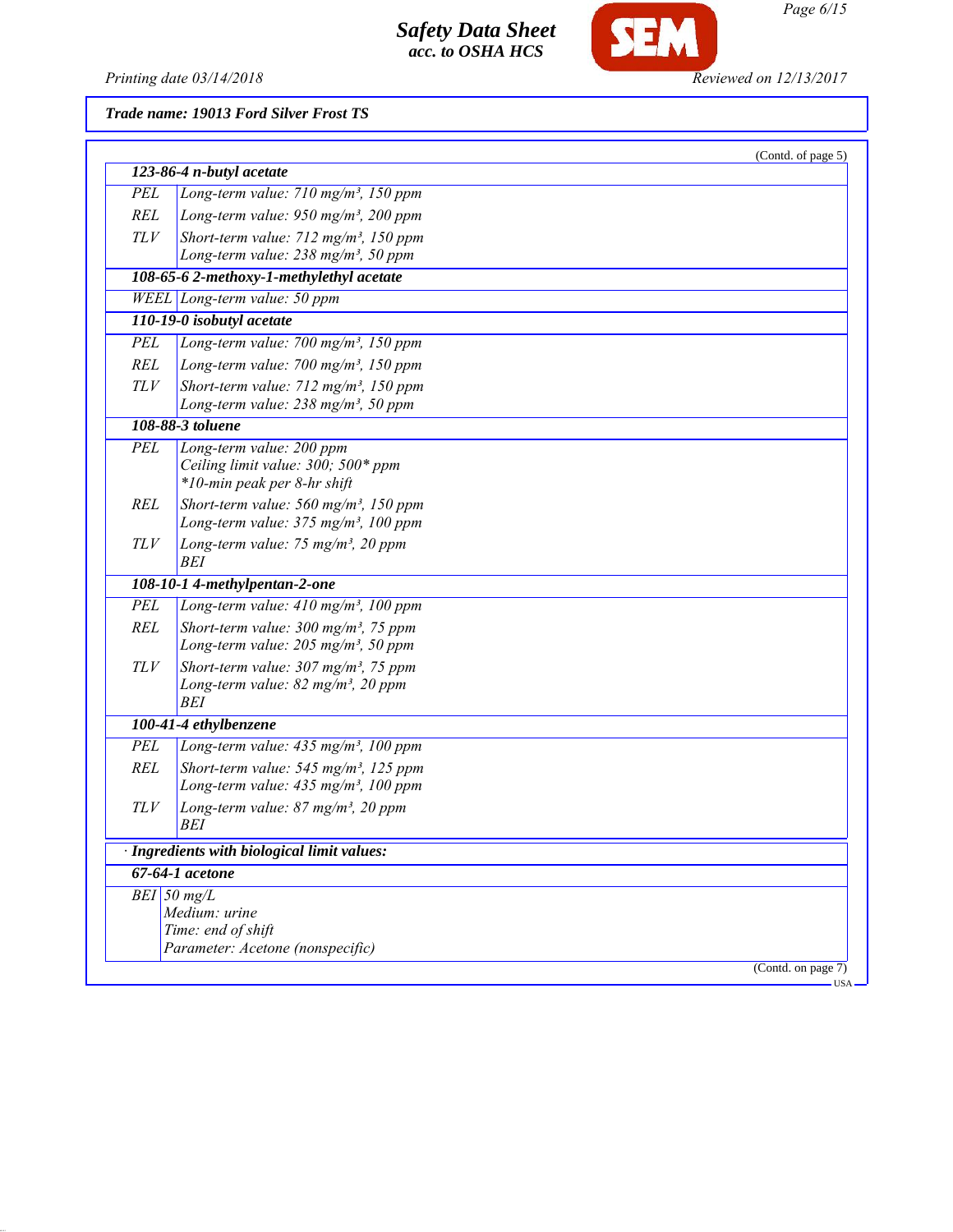*Printing date 03/14/2018 Reviewed on 12/13/2017*

SEM

## *Trade name: 19013 Ford Silver Frost TS*

| 108-88-3 toluene<br>$BEI$ 0.02 mg/L<br>Medium: blood<br>Time: prior to last shift of workweek<br>Parameter: Toluene<br>$0.03$ mg/L<br>Medium: urine<br>Time: end of shift<br>Parameter: Toluene<br>$0.3$ mg/g creatinine<br>Medium: urine<br>Time: end of shift<br>Parameter: o-Cresol with hydrolysis (background)<br>108-10-1 4-methylpentan-2-one |                            |
|------------------------------------------------------------------------------------------------------------------------------------------------------------------------------------------------------------------------------------------------------------------------------------------------------------------------------------------------------|----------------------------|
|                                                                                                                                                                                                                                                                                                                                                      |                            |
|                                                                                                                                                                                                                                                                                                                                                      |                            |
|                                                                                                                                                                                                                                                                                                                                                      |                            |
|                                                                                                                                                                                                                                                                                                                                                      |                            |
|                                                                                                                                                                                                                                                                                                                                                      |                            |
|                                                                                                                                                                                                                                                                                                                                                      |                            |
|                                                                                                                                                                                                                                                                                                                                                      |                            |
|                                                                                                                                                                                                                                                                                                                                                      |                            |
|                                                                                                                                                                                                                                                                                                                                                      |                            |
|                                                                                                                                                                                                                                                                                                                                                      |                            |
|                                                                                                                                                                                                                                                                                                                                                      |                            |
|                                                                                                                                                                                                                                                                                                                                                      |                            |
|                                                                                                                                                                                                                                                                                                                                                      |                            |
|                                                                                                                                                                                                                                                                                                                                                      |                            |
| $BEI$ 1 mg/L                                                                                                                                                                                                                                                                                                                                         |                            |
| Medium: urine                                                                                                                                                                                                                                                                                                                                        |                            |
| Time: end of shift                                                                                                                                                                                                                                                                                                                                   |                            |
| Parameter: MIBK                                                                                                                                                                                                                                                                                                                                      |                            |
| 100-41-4 ethylbenzene                                                                                                                                                                                                                                                                                                                                |                            |
| BEI $0.7$ g/g creatinine                                                                                                                                                                                                                                                                                                                             |                            |
| Medium: urine                                                                                                                                                                                                                                                                                                                                        |                            |
| Time: end of shift at end of workweek                                                                                                                                                                                                                                                                                                                |                            |
| Parameter: Sum of mandelic acid and phenylglyoxylic acid (nonspecific, semi-quantitative)                                                                                                                                                                                                                                                            |                            |
|                                                                                                                                                                                                                                                                                                                                                      |                            |
|                                                                                                                                                                                                                                                                                                                                                      |                            |
| Medium: end-exhaled air                                                                                                                                                                                                                                                                                                                              |                            |
| Time: not critical                                                                                                                                                                                                                                                                                                                                   |                            |
| Parameter: Ethyl benzene (semi-quantitative)                                                                                                                                                                                                                                                                                                         |                            |
| Additional information: The lists that were valid during the creation were used as basis.                                                                                                                                                                                                                                                            |                            |
| · Exposure controls                                                                                                                                                                                                                                                                                                                                  |                            |
| · Personal protective equipment:                                                                                                                                                                                                                                                                                                                     |                            |
| · General protective and hygienic measures:                                                                                                                                                                                                                                                                                                          |                            |
| Keep away from foodstuffs, beverages and feed.                                                                                                                                                                                                                                                                                                       |                            |
| Immediately remove all soiled and contaminated clothing.                                                                                                                                                                                                                                                                                             |                            |
| Wash hands before breaks and at the end of work.                                                                                                                                                                                                                                                                                                     |                            |
| Store protective clothing separately.                                                                                                                                                                                                                                                                                                                |                            |
| Avoid contact with the eyes.                                                                                                                                                                                                                                                                                                                         |                            |
| Avoid contact with the eyes and skin.                                                                                                                                                                                                                                                                                                                |                            |
| · Breathing equipment:                                                                                                                                                                                                                                                                                                                               |                            |
| In case of brief exposure or low pollution use respiratory filter device. In case of intensive or longer exposure use                                                                                                                                                                                                                                |                            |
| respiratory protective device that is independent of circulating air.                                                                                                                                                                                                                                                                                |                            |
| · Protection of hands:                                                                                                                                                                                                                                                                                                                               |                            |
| Due to missing tests no recommendation to the glove material can be given for the product/ the preparation/ the<br>chemical mixture.                                                                                                                                                                                                                 |                            |
| Selection of the glove material on consideration of the penetration times, rates of diffusion and the degradation                                                                                                                                                                                                                                    | (Contd. on page 8)<br>·USA |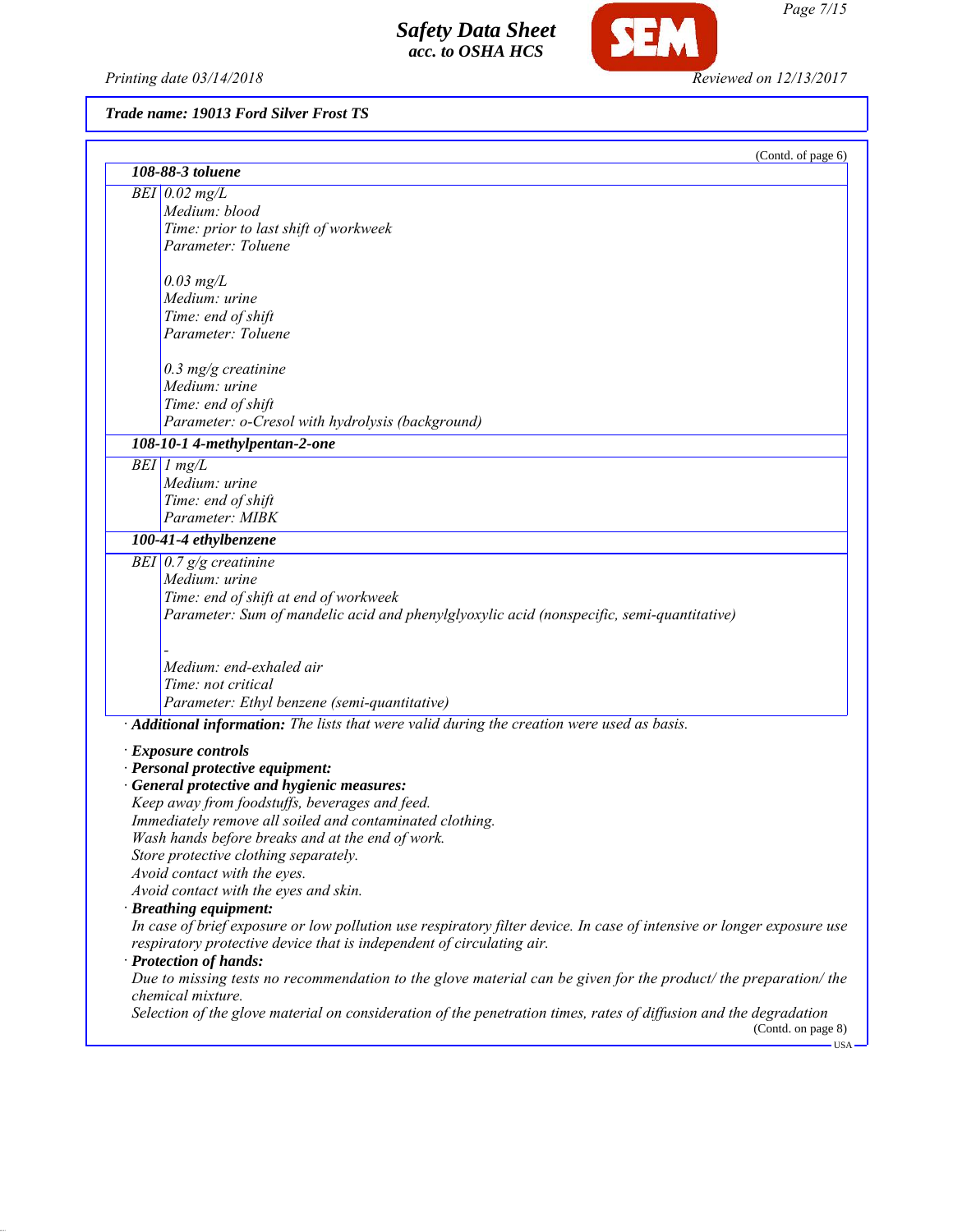*Printing date 03/14/2018 Reviewed on 12/13/2017*

## *Trade name: 19013 Ford Silver Frost TS*

(Contd. of page 7)



*Protective gloves*

*The glove material has to be impermeable and resistant to the product/ the substance/ the preparation.*

### *· Material of gloves*

*The selection of the suitable gloves does not only depend on the material, but also on further marks of quality and varies from manufacturer to manufacturer. As the product is a preparation of several substances, the resistance of the glove material can not be calculated in advance and has therefore to be checked prior to the application.*

- *· Penetration time of glove material*
- *The exact break trough time has to be found out by the manufacturer of the protective gloves and has to be observed.*

*· Eye protection: Safety glasses*



*Tightly sealed goggles*

| · Information on basic physical and chemical properties |                                                                             |
|---------------------------------------------------------|-----------------------------------------------------------------------------|
| · General Information                                   |                                                                             |
| $\cdot$ Appearance:<br>Form:                            | Aerosol                                                                     |
| Color:                                                  | Silver grey                                                                 |
| $\cdot$ Odor:                                           | Characteristic                                                              |
| · Odor threshold:                                       | Not determined.                                                             |
| $\cdot$ pH-value:                                       | Not determined.                                                             |
| Change in condition                                     |                                                                             |
| <b>Melting point/Melting range:</b>                     | Undetermined.                                                               |
| <b>Boiling point/Boiling range:</b>                     | 55.8-56.6 °C                                                                |
| · Flash point:                                          | $-103$ °C                                                                   |
| · Flammability (solid, gaseous):                        | Not applicable.                                                             |
| · Ignition temperature:                                 | 370 °C                                                                      |
| · Decomposition temperature:                            | Not determined.                                                             |
| · Auto igniting:                                        | Product is not selfigniting.                                                |
| · Danger of explosion:                                  | In use, may form flammable/explosive vapour-air mixture.<br>Avoid high heat |
| · Explosion limits:                                     |                                                                             |
| Lower:                                                  | $1.9$ Vol $\%$                                                              |
| <b>Upper:</b>                                           | 13 Vol %                                                                    |
| $\cdot$ Vapor pressure at 20 $\cdot$ C:                 | $233$ hPa                                                                   |
| $\cdot$ Density at 20 $\cdot$ C:                        | $0.75688$ g/cm <sup>3</sup>                                                 |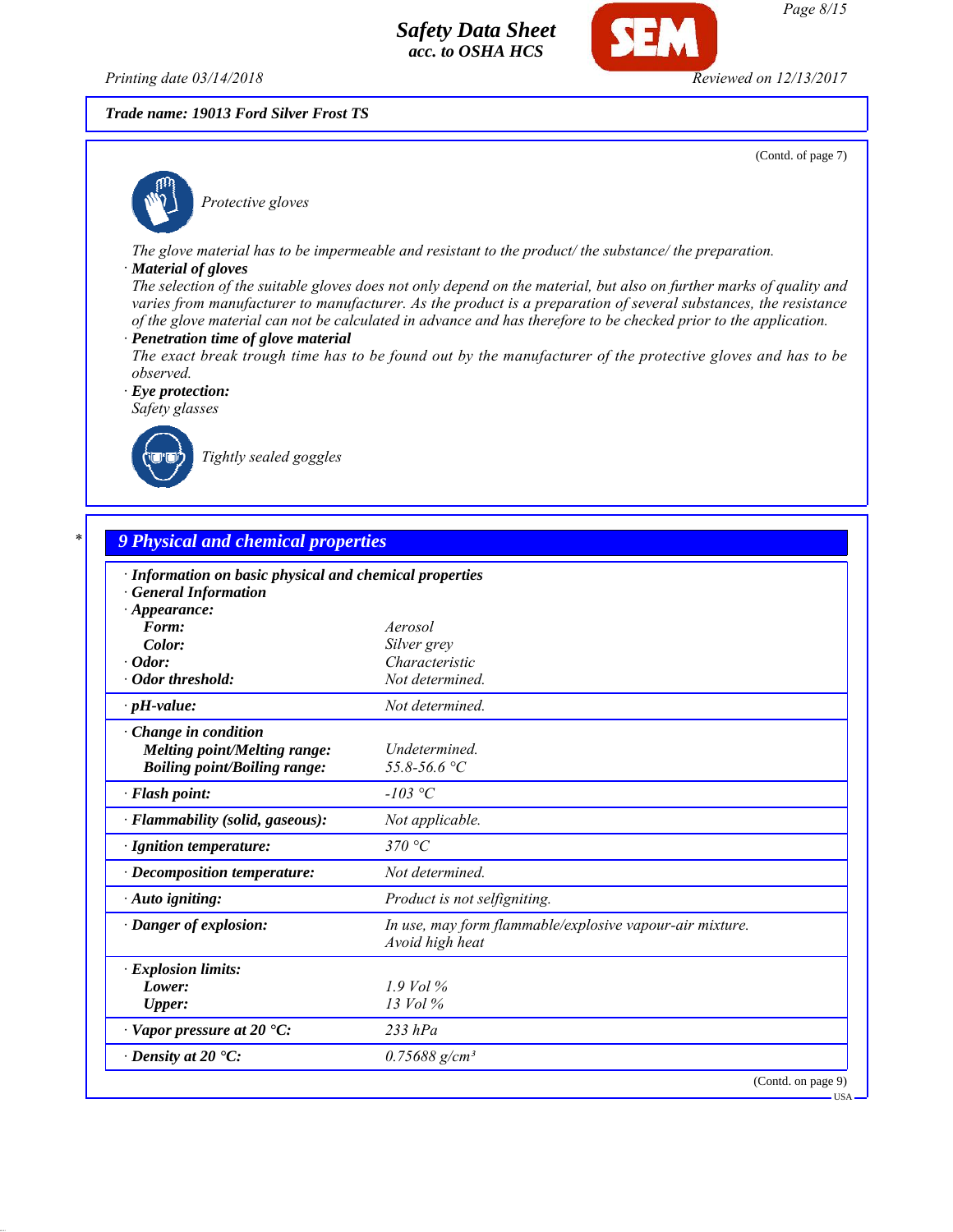

#### *Trade name: 19013 Ford Silver Frost TS*

|                                                            |                                            | (Contd. of page 8) |
|------------------------------------------------------------|--------------------------------------------|--------------------|
| $\cdot$ Relative density                                   | Not determined.                            |                    |
| $\cdot$ Vapor density                                      | Not determined.                            |                    |
| $\cdot$ Evaporation rate                                   | Not applicable.                            |                    |
| · Solubility in / Miscibility with                         |                                            |                    |
| Water:                                                     | Not miscible or difficult to mix.          |                    |
| · Partition coefficient (n-octanol/water): Not determined. |                                            |                    |
| · Viscosity:                                               |                                            |                    |
| Dynamic:                                                   | Not determined.                            |                    |
| Kinematic:                                                 | Not determined.                            |                    |
| · Solvent content:                                         |                                            |                    |
| Organic solvents:                                          | $91.9\%$                                   |                    |
| <b>VOC</b> content:                                        | $62.05\%$                                  |                    |
|                                                            | $657.8$ g/l / 5.49 lb/gl                   |                    |
| <i>Solids content:</i>                                     | 8.0%                                       |                    |
| Other information                                          | No further relevant information available. |                    |

## *10 Stability and reactivity*

- *· Reactivity No further relevant information available.*
- *· Chemical stability*
- *· Thermal decomposition / conditions to be avoided: No decomposition if used according to specifications.*
- *· Possibility of hazardous reactions No dangerous reactions known.*
- *· Conditions to avoid No further relevant information available.*
- *· Incompatible materials: No further relevant information available.*
- *· Hazardous decomposition products:*
- *Nitrogen oxides*
- *Hydrocarbons*

*Carbon monoxide and carbon dioxide*

## *\* 11 Toxicological information*

#### *· Information on toxicological effects*

*· Acute toxicity:*

### *· LD/LC50 values that are relevant for classification:*

## *108-88-3 toluene*

| Oral   | LD50 | $\frac{5,000 \text{ mg/kg}}{(\text{rat})}$     |
|--------|------|------------------------------------------------|
| Dermal | LD50 | $12.124$ mg/kg (rabbit)                        |
|        |      | Inhalative $LC50/4 h \, 5,320 \, mg/l$ (mouse) |

### *· Primary irritant effect:*

*· on the skin: No irritant effect.*

*· on the eye: Irritating effect.*

*· Sensitization: No sensitizing effects known.*

### *· Additional toxicological information:*

*The product shows the following dangers according to internally approved calculation methods for preparations: Irritant*

(Contd. on page 10)

USA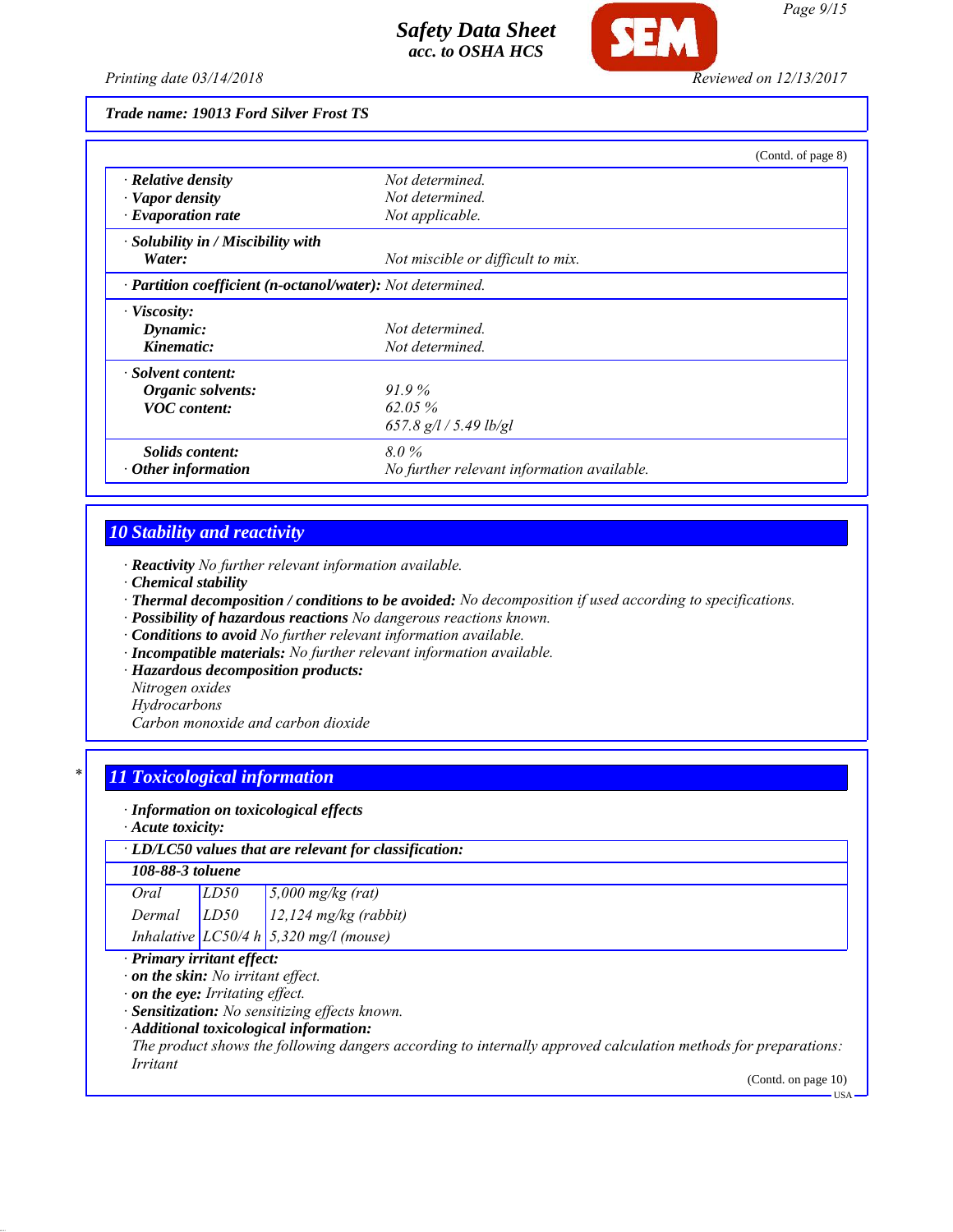

*Page 10/15*

*Printing date 03/14/2018 Reviewed on 12/13/2017*

*Trade name: 19013 Ford Silver Frost TS*

(Contd. of page 9)

|                               | · Carcinogenic categories                               |    |
|-------------------------------|---------------------------------------------------------|----|
|                               | · IARC (International Agency for Research on Cancer)    |    |
| $108-88-3$ toluene            |                                                         | 3  |
|                               | $108-10-1$ 4-methylpentan-2-one                         | 2B |
| $1330 - 20 - 7$ <i>xylene</i> |                                                         | 3  |
|                               | 100-41-4 ethylbenzene                                   | 2B |
|                               | · NTP (National Toxicology Program)                     |    |
|                               | None of the ingredients is listed.                      |    |
|                               | · OSHA-Ca (Occupational Safety & Health Administration) |    |
|                               | None of the ingredients is listed.                      |    |

## *\* 12 Ecological information*

### *· Toxicity*

- *· Aquatic toxicity: No further relevant information available.*
- *· Persistence and degradability No further relevant information available.*
- *· Behavior in environmental systems:*
- *· Bioaccumulative potential No further relevant information available.*
- *· Mobility in soil No further relevant information available.*
- *· Additional ecological information:*
- *· General notes:*
- *Water hazard class 3 (Self-assessment): extremely hazardous for water*
- *Do not allow product to reach ground water, water course or sewage system, even in small quantities. Danger to drinking water if even extremely small quantities leak into the ground.*
- *· Results of PBT and vPvB assessment*
- *· PBT: Not applicable.*
- *· vPvB: Not applicable.*
- *· Other adverse effects No further relevant information available.*

## *13 Disposal considerations*

### *· Waste treatment methods*

*· Recommendation:*

*Must not be disposed of together with household garbage. Do not allow product to reach sewage system.*

- *· Uncleaned packagings:*
- *· Recommendation: Disposal must be made according to official regulations.*

| $\cdot$ UN-Number               |                     |  |
|---------------------------------|---------------------|--|
| · DOT, ADR, IMDG, IATA          | <i>UN1950</i>       |  |
| $\cdot$ UN proper shipping name |                     |  |
| $\cdot$ DOT                     | Aerosols, flammable |  |
| $\cdot$ ADR                     | 1950 Aerosols       |  |
| $\cdot$ IMDG                    | <i>AEROSOLS</i>     |  |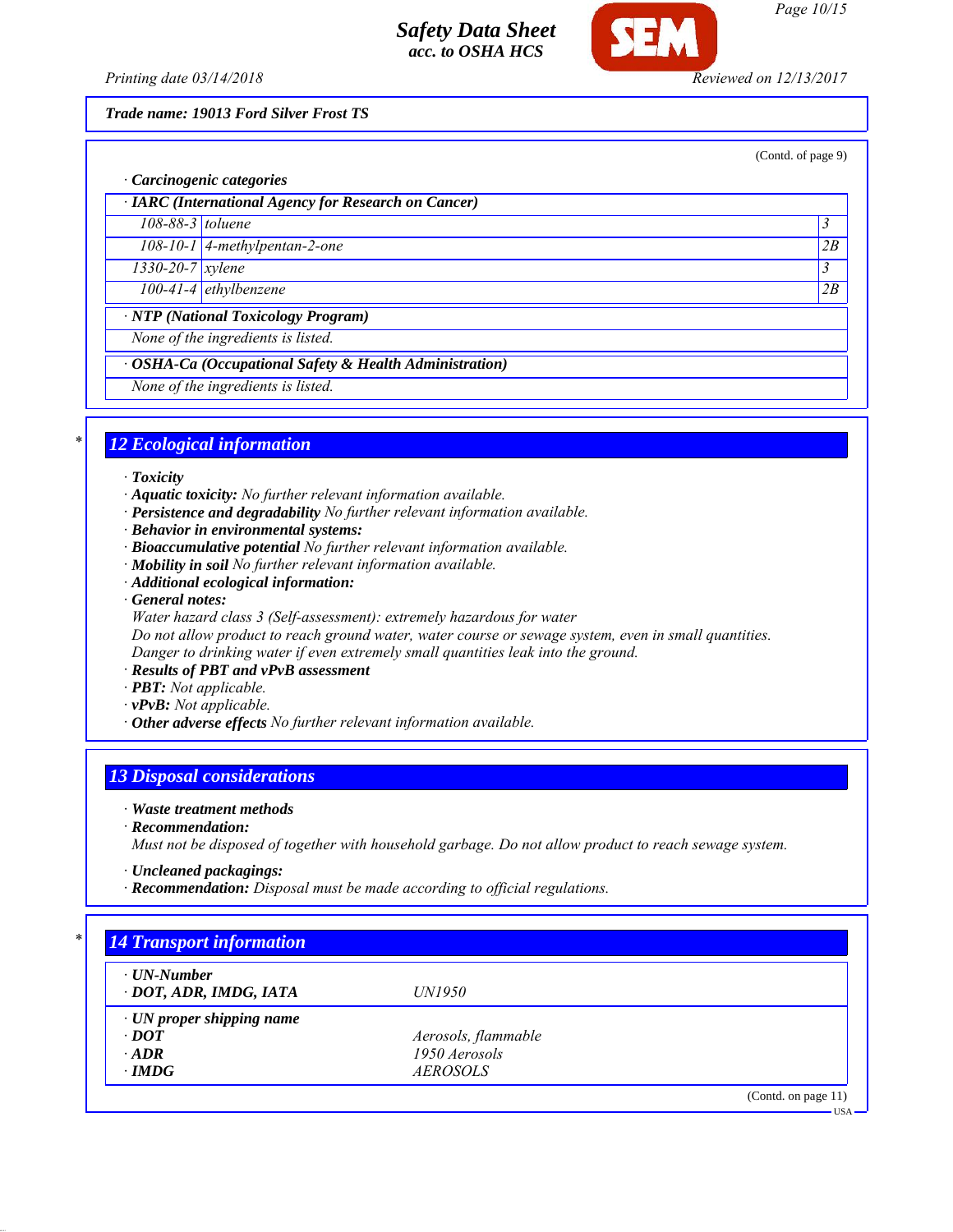

*Printing date 03/14/2018 Reviewed on 12/13/2017*

# *Trade name: 19013 Ford Silver Frost TS*

| $\cdot$ IATA                                                                      | AEROSOLS, flammable                                                                                              |
|-----------------------------------------------------------------------------------|------------------------------------------------------------------------------------------------------------------|
|                                                                                   |                                                                                                                  |
| · Transport hazard class(es)                                                      |                                                                                                                  |
| $\cdot$ DOT                                                                       |                                                                                                                  |
|                                                                                   |                                                                                                                  |
|                                                                                   |                                                                                                                  |
|                                                                                   |                                                                                                                  |
| · Class                                                                           | 2.1                                                                                                              |
| $\cdot$ Label                                                                     | 2.1                                                                                                              |
| $\cdot$ ADR                                                                       |                                                                                                                  |
|                                                                                   |                                                                                                                  |
|                                                                                   |                                                                                                                  |
|                                                                                   |                                                                                                                  |
|                                                                                   |                                                                                                                  |
| · Class<br>$\cdot$ Label                                                          | 2 5F Gases<br>2.1                                                                                                |
|                                                                                   |                                                                                                                  |
| · IMDG, IATA                                                                      |                                                                                                                  |
|                                                                                   |                                                                                                                  |
|                                                                                   |                                                                                                                  |
|                                                                                   |                                                                                                                  |
| · Class                                                                           | 2.1                                                                                                              |
| $\cdot$ Label                                                                     | 2.1                                                                                                              |
| · Packing group                                                                   |                                                                                                                  |
| · DOT, ADR, IMDG, IATA                                                            | Void                                                                                                             |
| · Environmental hazards:                                                          |                                                                                                                  |
| · Marine pollutant:                                                               | N <sub>o</sub>                                                                                                   |
| · Special precautions for user                                                    | Warning: Gases                                                                                                   |
| · EMS Number:                                                                     | $F$ -D,S-U                                                                                                       |
| · Stowage Code                                                                    | SW1 Protected from sources of heat.                                                                              |
|                                                                                   | SW22 For AEROSOLS with a maximum capacity of 1 litre:<br>Category A. For AEROSOLS with a capacity above 1 litre: |
|                                                                                   | Category B. For WASTE AEROSOLS: Category C, Clear of living                                                      |
|                                                                                   | <i>quarters.</i>                                                                                                 |
| · Segregation Code                                                                | SG69 For AEROSOLS with a maximum capacity of 1 litre:                                                            |
|                                                                                   | Segregation as for class 9. Stow "separated from" class 1 except for                                             |
|                                                                                   | division 1.4. For AEROSOLS with a capacity above 1 litre:                                                        |
|                                                                                   | Segregation as for the appropriate subdivision of class 2. For                                                   |
|                                                                                   | WASTE AEROSOLS: Segregation as for the appropriate subdivision<br>of class 2.                                    |
|                                                                                   |                                                                                                                  |
| Transport in bulk according to Annex II of<br><b>MARPOL73/78 and the IBC Code</b> | Not applicable.                                                                                                  |
|                                                                                   |                                                                                                                  |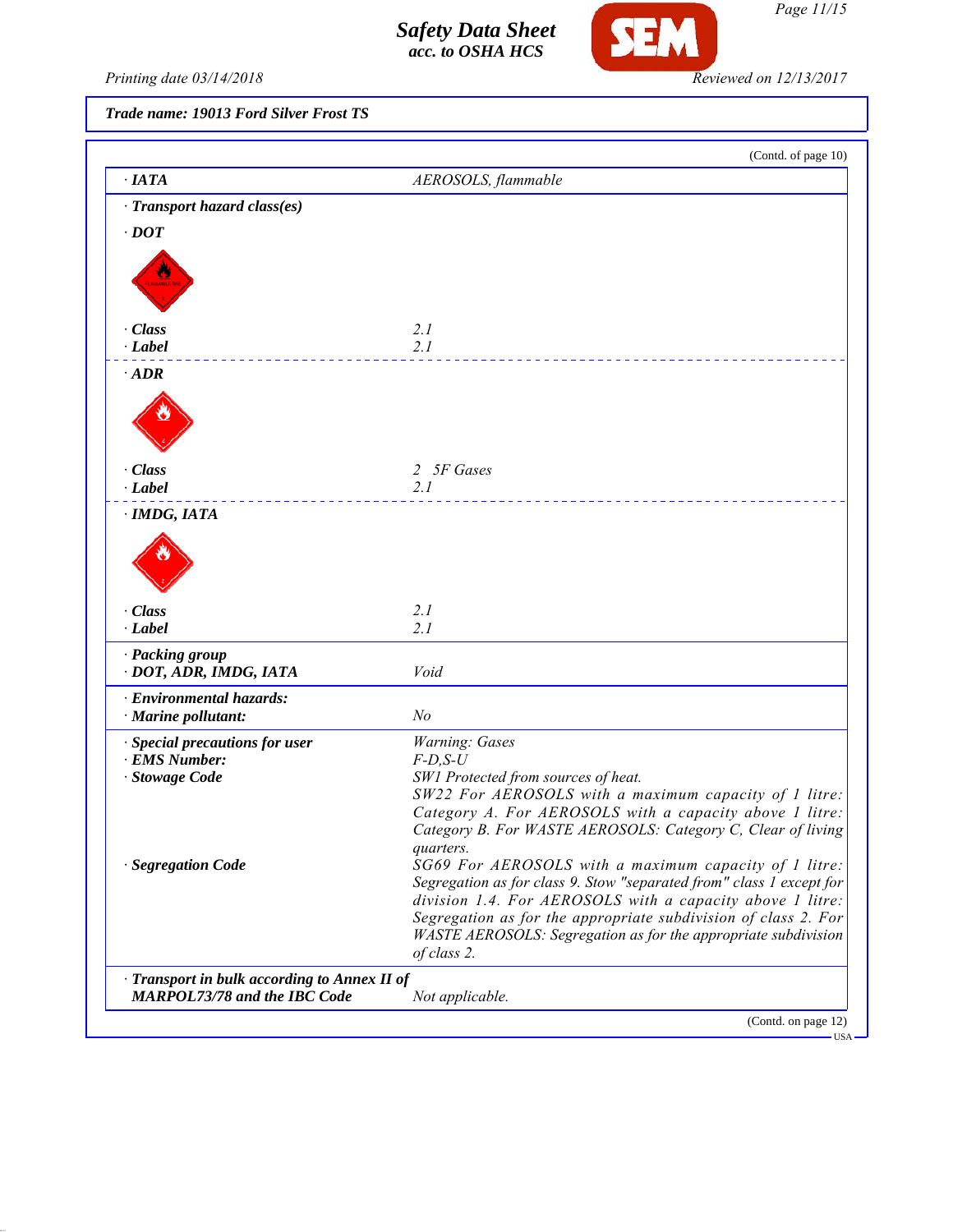

*Page 12/15*

*Printing date 03/14/2018 Reviewed on 12/13/2017*

*Trade name: 19013 Ford Silver Frost TS*

|                                     | (Contd. of page 11)                |
|-------------------------------------|------------------------------------|
| · Transport/Additional information: |                                    |
| $\cdot$ DOT                         |                                    |
| $\cdot$ Quantity limitations        | On passenger aircraft/rail: 75 kg  |
|                                     | On cargo aircraft only: 150 kg     |
| $\cdot$ ADR                         |                                    |
| $\cdot$ Excepted quantities (EQ)    | Code: E0                           |
|                                     | Not permitted as Excepted Quantity |
| $\cdot$ IMDG                        |                                    |
| $\cdot$ Limited quantities (LQ)     | II.                                |
| $\cdot$ Excepted quantities (EQ)    | Code: E0                           |
|                                     | Not permitted as Excepted Quantity |
| · UN "Model Regulation":            | <b>UN 1950 AEROSOLS, 2.1</b>       |
|                                     |                                    |

# *\* 15 Regulatory information*

*· Safety, health and environmental regulations/legislation specific for the substance or mixture · Sara*

|                           | Section 355 (extremely hazardous substances):                             |
|---------------------------|---------------------------------------------------------------------------|
|                           | None of the ingredient is listed.                                         |
|                           | Section 313 (Specific toxic chemical listings):                           |
| 108-88-3 toluene          |                                                                           |
| $7429 - 90 - 5$ aluminium |                                                                           |
|                           | Acrylic Resin                                                             |
|                           | 108-10-1 4-methylpentan-2-one                                             |
| $1330 - 20 - 7$ xylene    |                                                                           |
|                           | $100-41-4$ ethylbenzene                                                   |
|                           | $71 - 36 - 3$ butan-1-ol                                                  |
|                           | <b>TSCA</b> (Toxic Substances Control Act):                               |
|                           | $67-64-1$ acetone                                                         |
|                           | $123-86-4$ n-butyl acetate                                                |
|                           | 108-65-6 2-methoxy-1-methylethyl acetate                                  |
|                           | 110-19-0 <i>isobutyl</i> acetate                                          |
|                           | 108-88-3 toluene                                                          |
|                           | $7429 - 90 - 5$ aluminium                                                 |
|                           | 9004-36-8 Cellulose Acetate Butyrate                                      |
|                           | 763-69-9 ethyl 3-ethoxypropionate                                         |
|                           | 108-10-1 4-methylpentan-2-one                                             |
|                           | $110-43-0$ heptan-2-one                                                   |
|                           | $1330 - 20 - 7$ xylene                                                    |
|                           | 16883-83-3 benzyl 3-isobutryloxy-1-isopropyl-2-2-dimethylpropyl phthalate |
|                           | $100-41-4$ ethylbenzene                                                   |
|                           | (Contd. on page 13)<br>- USA                                              |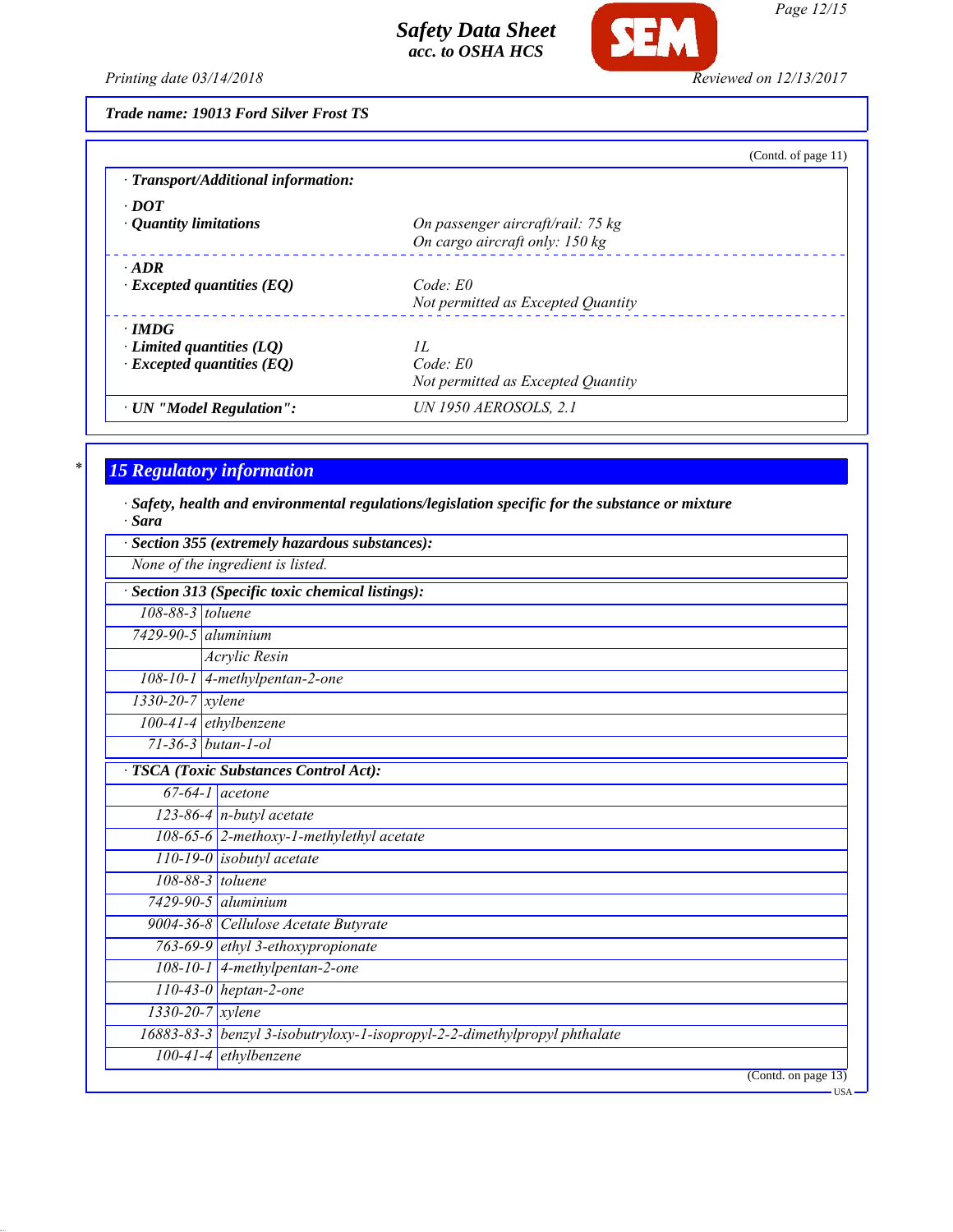*Printing date 03/14/2018 Reviewed on 12/13/2017*

**SEM** 

*Trade name: 19013 Ford Silver Frost TS*

|                               | (Contd. of page 12)                                                                                                                                                                                                                |
|-------------------------------|------------------------------------------------------------------------------------------------------------------------------------------------------------------------------------------------------------------------------------|
|                               | 64742-88-7 Solvent naphtha (petroleum), medium aliph.                                                                                                                                                                              |
|                               | $71-36-3$ butan-1-ol                                                                                                                                                                                                               |
|                               | 41556-26-7 bis $(1,2,2,6,6$ -Pentamethyl-4-piperidinyl) sebacate                                                                                                                                                                   |
|                               | $104810-48-2$ poly(oxy-1,2-ethanediyl), $\alpha$ -[3-[3-(2H-benzotriazol-2-yl)-5-(1,1-dimethylethyl)-4-hydroxyphenyl]-<br>l-oxopropyl]-ω-hydroxy-                                                                                  |
|                               | 104810-47-1 poly(oxy-1,2-ethanediyl), a-[3-[3-(2H-benzotriazol-2-yl)-5-(1,1-dimethylethyl)-4-hydroxyphenyl]-<br>$1$ -oxopropyl]- $\omega$ -[3-[3-(2H- benzotriazol-2-yl)-5-(1,1-dimethylethyl)-4-hydroxyphenyl]-1-<br>oxopropoxy]- |
|                               | 5567-15-7 Novaperm yellow HR02                                                                                                                                                                                                     |
|                               | 82919-37-7 Methyl $(1,2,2,6,6,$ - pentamethyl-4-piperidinyl) sebacate                                                                                                                                                              |
|                               | 25322-68-3 Polyethylene glycol                                                                                                                                                                                                     |
|                               | 106-79-6 Dimethyl sebacate(Impurity)                                                                                                                                                                                               |
|                               | $2403-89-6$ 4-Piperidinol, 1,2,2,6,6 pentamethyl- (Impurity)                                                                                                                                                                       |
|                               | TSCA new (21st Century Act) (Substances not listed)                                                                                                                                                                                |
|                               | 68476-86-8 Petroleum gases, liquefied, sweetened                                                                                                                                                                                   |
| · Proposition 65              |                                                                                                                                                                                                                                    |
|                               | Chemicals known to cause cancer:                                                                                                                                                                                                   |
|                               | $108-10-1$ 4-methylpentan-2-one                                                                                                                                                                                                    |
| $1330 - 20 - 7$ xylene        |                                                                                                                                                                                                                                    |
|                               | $100-41-4$ ethylbenzene                                                                                                                                                                                                            |
|                               | · Chemicals known to cause reproductive toxicity for females:                                                                                                                                                                      |
|                               | None of the ingredients is listed.                                                                                                                                                                                                 |
|                               | Chemicals known to cause reproductive toxicity for males:                                                                                                                                                                          |
|                               | None of the ingredients is listed.                                                                                                                                                                                                 |
|                               | Chemicals known to cause developmental toxicity:                                                                                                                                                                                   |
| $108-88-3$ toluene            |                                                                                                                                                                                                                                    |
|                               | $108-10-1$ 4-methylpentan-2-one                                                                                                                                                                                                    |
|                               | · Cancerogenity categories                                                                                                                                                                                                         |
|                               | <b>EPA</b> (Environmental Protection Agency)                                                                                                                                                                                       |
| $67-64-1$ acetone             |                                                                                                                                                                                                                                    |
| 108-88-3 toluene              | $\overline{H}$                                                                                                                                                                                                                     |
|                               | 108-10-1 4-methylpentan-2-one<br>I                                                                                                                                                                                                 |
| 1330-20-7 xylene              | I                                                                                                                                                                                                                                  |
|                               | $100-41-4$ ethylbenzene<br>D                                                                                                                                                                                                       |
|                               | 71-36-3 butan-1-ol<br>D                                                                                                                                                                                                            |
|                               | TLV (Threshold Limit Value established by ACGIH)                                                                                                                                                                                   |
| $67-64-1$ acetone             | A4                                                                                                                                                                                                                                 |
| 108-88-3 toluene              | A4                                                                                                                                                                                                                                 |
| $7429-90-5$ aluminium         | A4                                                                                                                                                                                                                                 |
| $1330 - 20 - 7$ <i>xylene</i> | A4                                                                                                                                                                                                                                 |
|                               | 100-41-4 ethylbenzene<br>$\overline{A3}$                                                                                                                                                                                           |
|                               | (Contd. on page 14)                                                                                                                                                                                                                |

*Page 13/15*

USA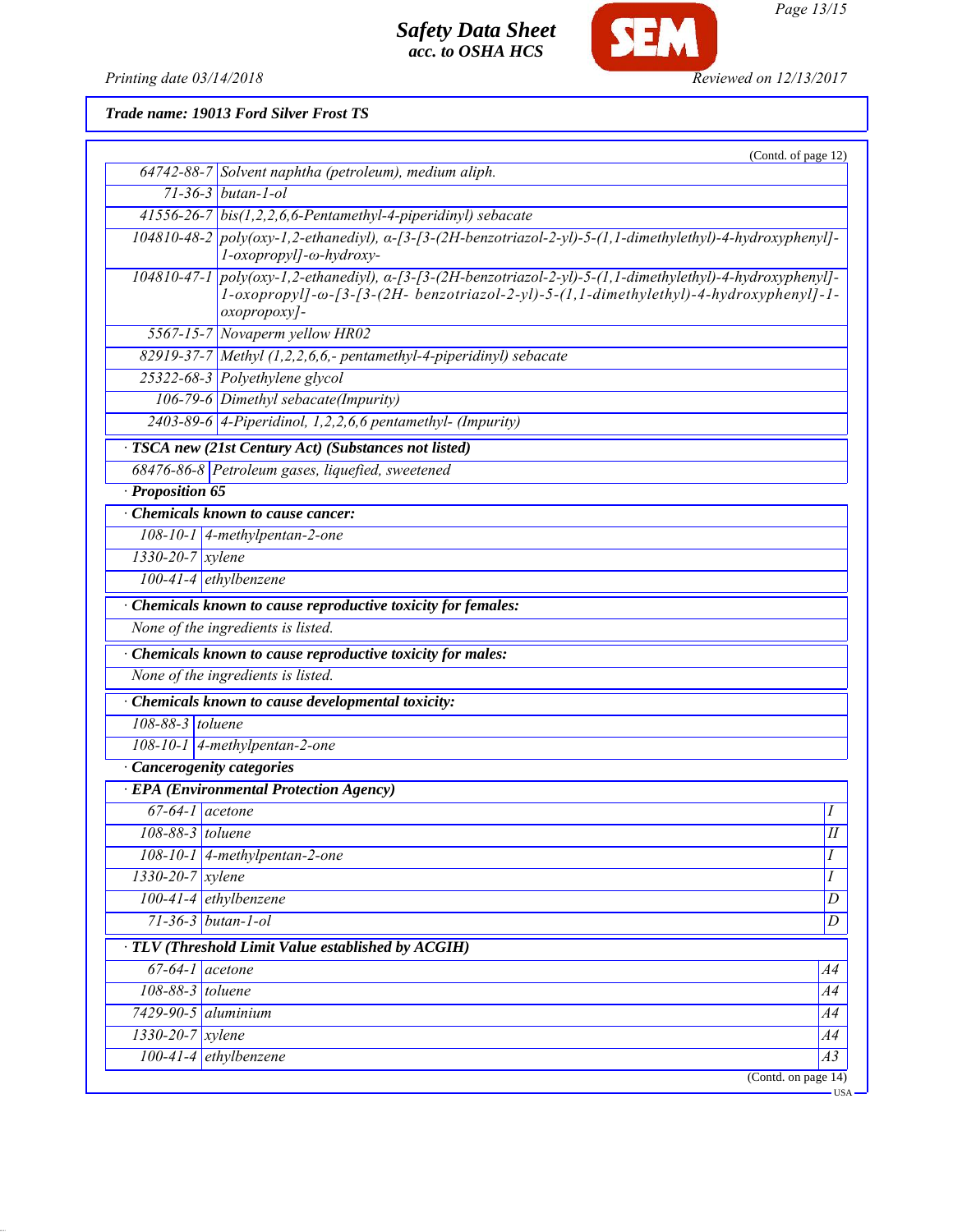*Printing date 03/14/2018 Reviewed on 12/13/2017*

**SEM** 

*Trade name: 19013 Ford Silver Frost TS*

|                                    | (Contd. of page 13)                                                                                                |
|------------------------------------|--------------------------------------------------------------------------------------------------------------------|
|                                    | · NIOSH-Ca (National Institute for Occupational Safety and Health)                                                 |
| None of the ingredients is listed. |                                                                                                                    |
| · Hazard pictograms                | <b>GHS label elements</b> The product is classified and labeled according to the Globally Harmonized System (GHS). |
| GHS02<br>GHS04                     | GHS07<br>GHS08                                                                                                     |
| · Signal word Danger               |                                                                                                                    |
|                                    | · Hazard-determining components of labeling:                                                                       |
| acetone                            |                                                                                                                    |
| toluene                            |                                                                                                                    |
| 4-methylpentan-2-one               |                                                                                                                    |
| n-butyl acetate                    |                                                                                                                    |
| · Hazard statements                |                                                                                                                    |
|                                    | H222 Extremely flammable aerosol.                                                                                  |
|                                    | H280 Contains gas under pressure; may explode if heated.                                                           |
|                                    | H319 Causes serious eye irritation.                                                                                |
|                                    | H351 Suspected of causing cancer.                                                                                  |
|                                    | H361 Suspected of damaging fertility or the unborn child.                                                          |
|                                    | H336 May cause drowsiness or dizziness.                                                                            |
|                                    | H373 May cause damage to organs through prolonged or repeated exposure.                                            |
| · Precautionary statements         |                                                                                                                    |
| P <sub>201</sub>                   | Obtain special instructions before use.                                                                            |
| P202                               | Do not handle until all safety precautions have been read and understood.                                          |
| P210                               | Keep away from heat/sparks/open flames/hot surfaces. - No smoking.                                                 |
| P211                               | Do not spray on an open flame or other ignition source.                                                            |
| P251                               | Pressurized container: Do not pierce or burn, even after use.                                                      |
| P260                               | Do not breathe dust/fume/gas/mist/vapors/spray.                                                                    |
| P <sub>264</sub>                   | Wash thoroughly after handling.                                                                                    |
| P271                               | Use only outdoors or in a well-ventilated area.                                                                    |
| P280                               | Wear protective gloves/protective clothing/eye protection/face protection.                                         |
| $P304 + P340$                      | IF INHALED: Remove person to fresh air and keep comfortable for breathing.                                         |
|                                    | P305+P351+P338 If in eyes: Rinse cautiously with water for several minutes. Remove contact lenses, if present      |
|                                    | and easy to do. Continue rinsing.                                                                                  |
| P308+P313                          | IF exposed or concerned: Get medical advice/attention.                                                             |
| <i>P312</i>                        | Call a poison center/doctor if you feel unwell.                                                                    |
| P314                               | Get medical advice/attention if you feel unwell.                                                                   |
| $P337 + P313$                      | If eye irritation persists: Get medical advice/attention.                                                          |
| $P403 + P233$                      | Store in a well-ventilated place. Keep container tightly closed.                                                   |
| P <sub>405</sub>                   | Store locked up.                                                                                                   |
| $P410 + P403$                      | Protect from sunlight. Store in a well-ventilated place.                                                           |
| $P410 + P412$                      | Protect from sunlight. Do not expose to temperatures exceeding 50°C/122°F.                                         |
| <i>P501</i>                        | Dispose of contents/container in accordance with local/regional/national/international<br>regulations.             |
|                                    | · Chemical safety assessment: A Chemical Safety Assessment has not been carried out.                               |

(Contd. on page 15)

USA

*Page 14/15*